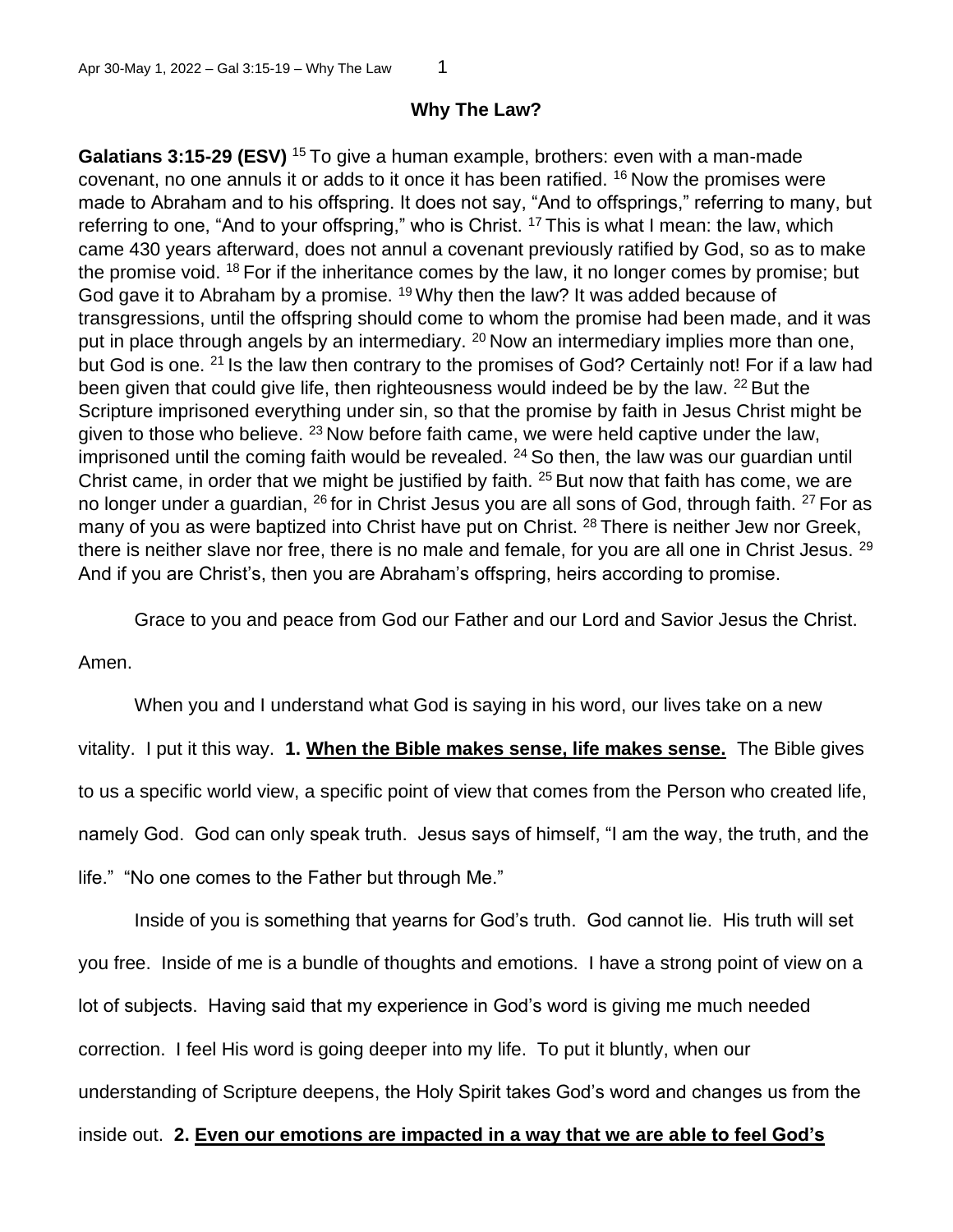**Presence that brings healing to our conflicted souls and damaged emotions.** Again, the more the Bible makes sense, your life will make sense for God's word has exactly what you need. God's grace comes to you through His Word. The Word of God is a means of grace.

Yes, Holy Communion is also a means of God's grace coming into us. There is a person in this church that every time I give him Holy Communion, he grabs my hand and squeezes it tightly. I am deeply moved by that handshake. I honestly feel loved and accepted by God at that very moment. God's grace comes to me personally and that is what happens when we receive the Body and Blood of Christ, God's grace comes to you personally and you are loved and accepted by God and completely forgiven all of your sins. Where there is forgiveness of sins there is new life, abundant life. So many of our inner conflicts, where we are at war with ourselves and God, can be calmed and transformed into new thoughts and behaviors that ministers to people instead of ripping them apart with one's critical spirit and comments. God's grace that comes to us in the Word does just that.

Let us pray. Dear Heavenly Father, please give us ears to hear your word of truth. May your truth sink into every one of our cells from head to toe. Lord, we are all conflicted in different ways. In our study today in Galatians, please give us exactly what we need, your truth. We pray this in the name of Jesus. Amen.

## **3. Jesus' life, death, resurrection and ascension changed how we view the Old**

**Testament Law.** In total there are 613 laws found in the Old Testament. Those laws set Israel apart from every other nation. So many of those laws no longer apply to us. In the New Testament all foods were declared clean. To put it bluntly, the food laws were thrown out. **Mark**  7:19 (NIV) "<sup>19</sup> For it doesn't go into his heart but into his stomach, and then out of his body." (In saying this, Jesus declared all foods "clean.") **Acts 10:15 (NIV) "** *<sup>15</sup>The voice spoke to him a second time, "Do not call anything impure that God has made clean.*" In other words, the food laws no longer apply to us. God had good reason for the food laws. If you do not cook pork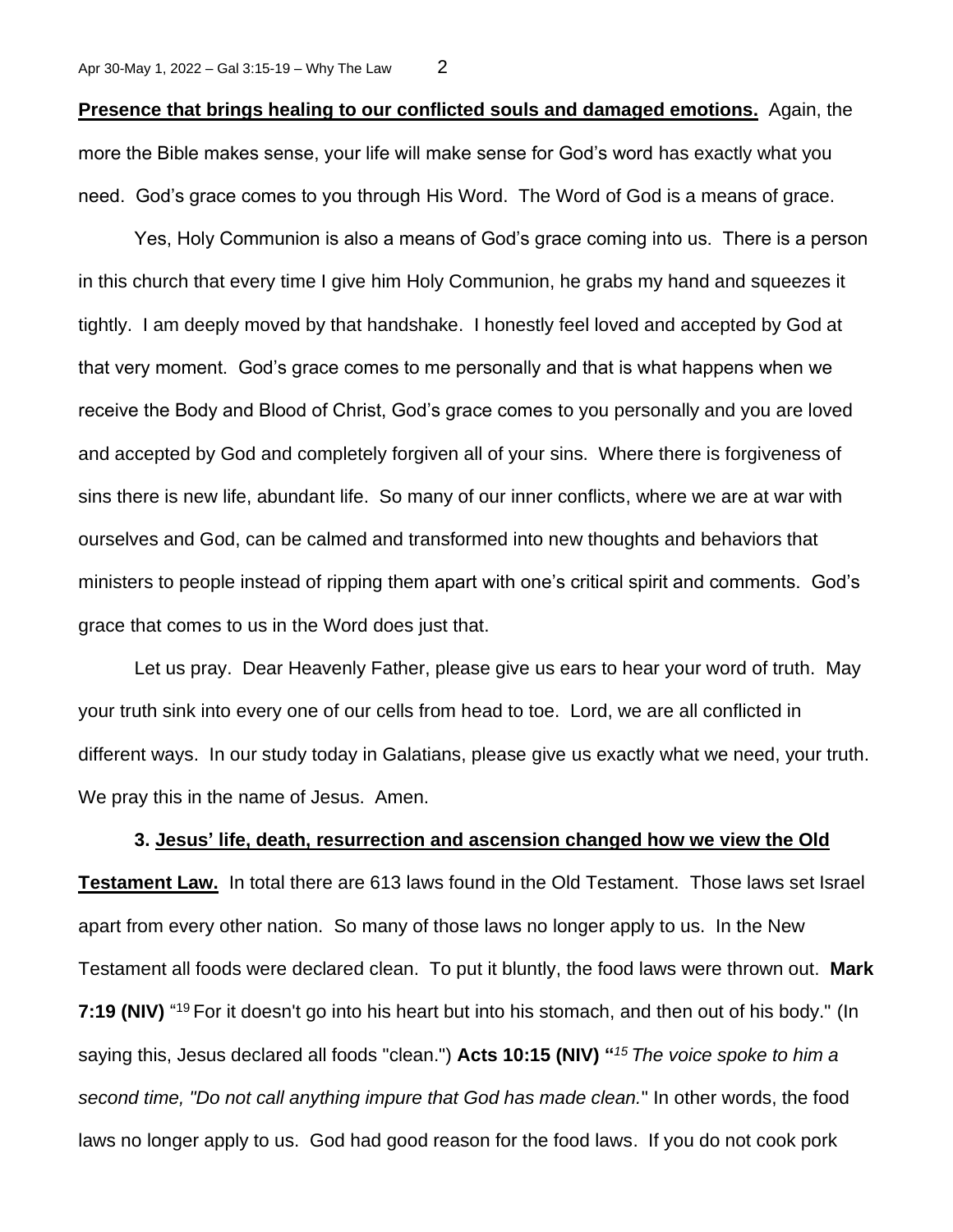rightly, it can kill you. There were laws that covered a lot of areas including clothing, the buying and selling of slaves, property rights, and more. Slaves were to be set free after 7 years if they desired to be set free. Many of the laws referred to the sacrifices that were to be made at the Tent of Tabernacle and then the Temple. All the sacrificial and ceremonial laws were thrown out because Jesus was the final and perfect sacrifice for all time. None of the Old Testament sacrifices brought about the forgiveness of sins. They were all a foreshadowing of the greatest sacrifice of all time, Jesus on the cross.

So, what laws still apply to us today. Jesus summarizes the entire Old Testament law this way. **Mark 12:28-31 (NLT2***) " <sup>28</sup>One of the teachers of religious law was standing there listening to the debate. He realized that Jesus had answered well, so he asked, "Of all the commandments, which is the most important?" <sup>29</sup>Jesus replied, "The most important commandment is this: 'Listen, O Israel! The LORD our God is the one and only LORD. <sup>30</sup>And you must love the LORD your God with all your heart, all your soul, all your mind, and all your strength.' <sup>31</sup>The second is equally important: 'Love your neighbor as yourself.' No other commandment is greater than these."* Jesus takes the entire Old Testament Law, all 613 of them and boils them down to two. The Ten Commandments are laws that still apply. Let me explain, obeying the 10 commandments does not save you and make God love you more. None of us can follow them. James tells if we disobey one of them, we have disobeyed the entire law. **4. They are guides for our lives, like a map showing us where to go and where not to go. 5. They reveal what pleases God.** We all fail from following them. We sin. The Law has no power to keep us from sinning. The Good News is Jesus obeyed the entire law. Jesus never sinned. Today, the 10 commandment plus the two give us guidance. The Law also shows us how much we need Jesus and His forgiveness. The Law acted as a guardian for the people of God in the Old Testament until the time of Christ to restrain evil. Jesus obeyed the law completely and we have received His perfect record of obedience, His perfect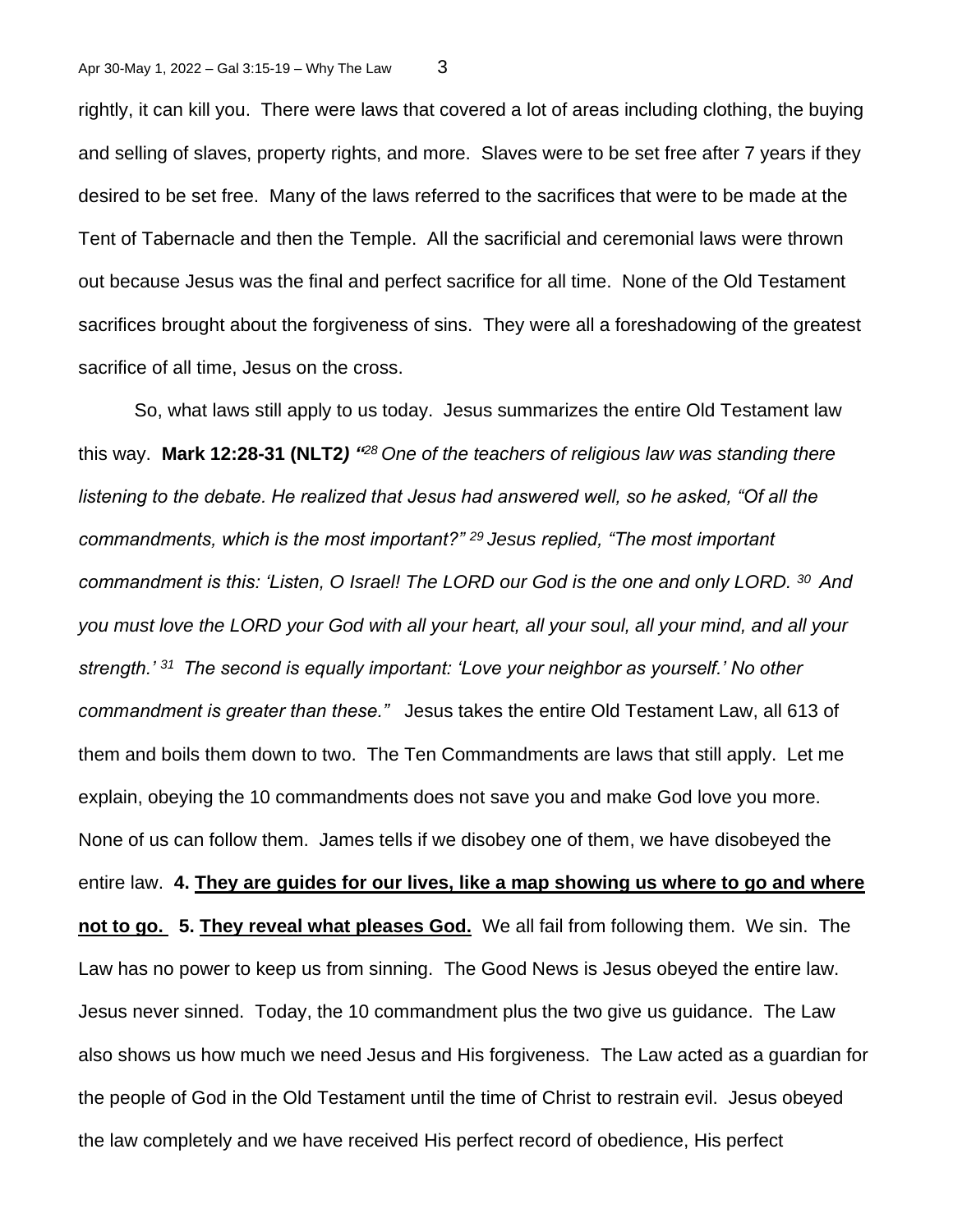righteousness, and we stand justified before God because of Jesus' perfect life, death, resurrection, and ascension.

What applies to us today is the moral law. The moral law has not changed. And we find the moral law in the 10 commandments. Again, following them does not save us. It is simply wise to show our love for God by obeying His commands. Jesus says, **John 14:15 (NLT2)** <sup>15</sup>"If you love me, obey my commandments. **John 15:17 (NLT2)** <sup>17</sup>This is my command: Love each other.

**6. The Law is a direct reflection of God's holiness and righteousness. 7. It is a mirror that shows us our sinfulness.** They are God's standards that if we obey keep us safe from the fallout of sinful ways. On a dairy farm when the cows step outside of the fence line, their lives are in danger. God has given us specific boundaries to guide us and to keep us safe.

In our passage today Paul is making the case that salvation has always been a matter of putting one's faith in God. Salvation is based on a promise given to Abraham that through him all the families of the earth will be blessed. This is the promise of salvation in and only through Jesus Christ. This promise was given 430 years before God gave to Moses the Law on Sinai. The promise of salvation through the promise of the Messiah precedes the law. The law cannot bring new life. The Law cannot make you righteous. Its only power is to expose sin. The Law can never be followed perfectly. The law cannot create in us the righteousness which God requires. Only Jesus, the sinless man fulfilled the law. And it is His righteousness given to us by grace that saves us forever by faith in the Lord Jesus Christ.

 $25$  But now that faith has come, we are no longer under a guardian,  $26$  for in Christ Jesus you are all sons and daughters of God, through faith. <sup>27</sup> For as many of you as were baptized into Christ have put on Christ.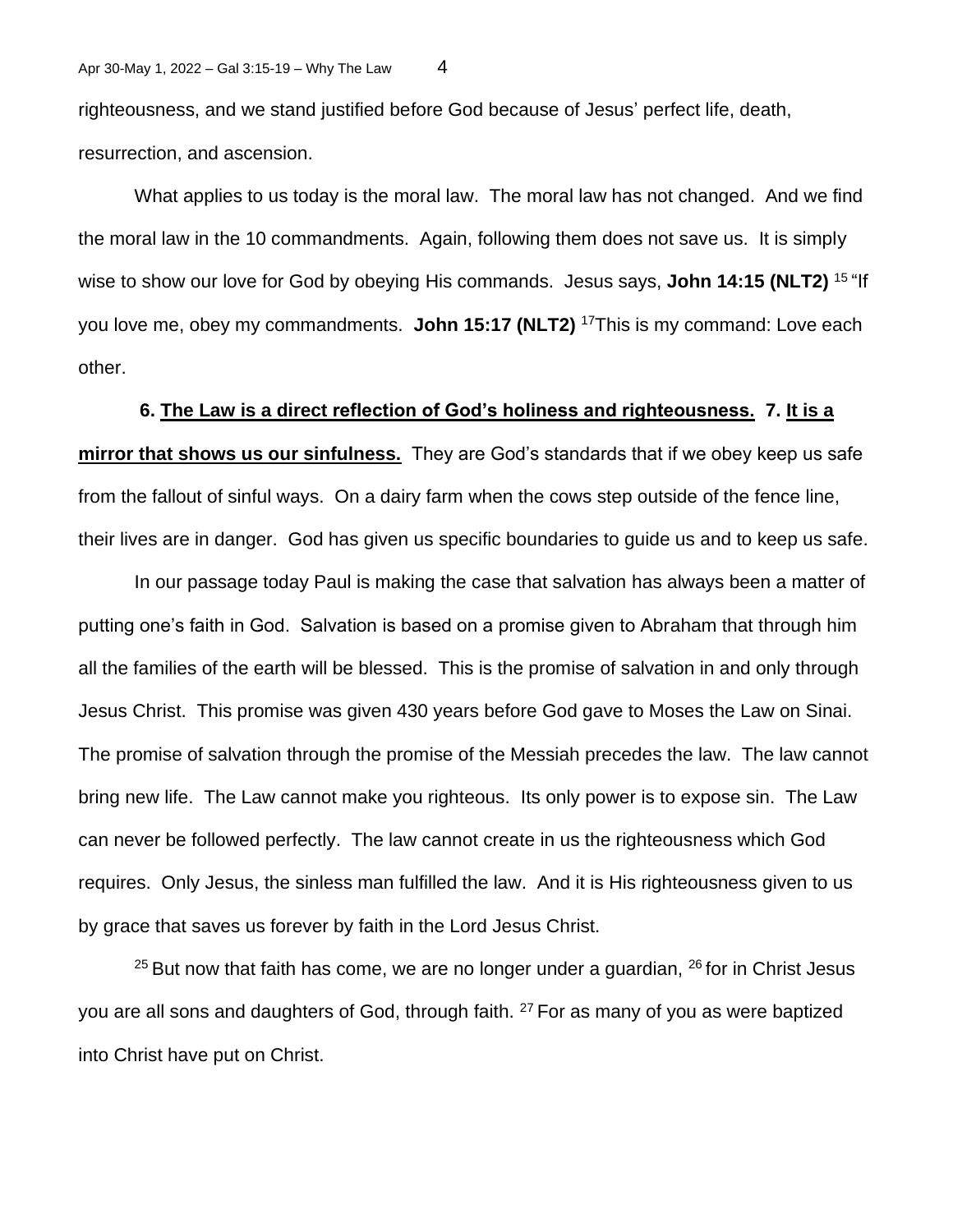At the end of our passage Paul states *<sup>28</sup>There is neither Jew nor Greek, there is neither slave nor free, there is no male and female, for you are all one in Christ Jesus. <sup>29</sup>And if you are Christ's, then you are Abraham's offspring, heirs according to promise.* 

## **8. The Scripture has given to you a re-birth certificate giving to you your new**

**identity in Christ.** God is named as your Father. Jesus is named as your Brother. We have a huge family tree going back to Abrham, who is called the father of the faith. Since we have but one Father, namely God, it means as Christians we are one family. God sees us all as equals. Men and women are equals. Slave and free are seen as equals. The Jewish believers who accepted the Lord Jesus as the Messiah are equal with us Gentile believers. God sees one body, one church made up of sons and daughters of God. We all have the same Spirit in us, the Holy Spirit.

I want to close this sermon with an application or two. The Law brings death. The promised Messiah brings new life. The Law exposes our sin and our need of a Savior. New life in Jesus helps us to love God and to show that love by obeying God. Please do not clobber yourself for falling short. We all fall short. Jesus' death on the cross covers all our shortcomings, all our offenses. As this sinks deeper into us, our loads of guilt and shame begin to melt away and are replaced with peace.

**9. Jesus fulfilled the entire law of the Old Testament.** He is the only one who ever did. That one thought ought to help us all breathe easier. God has given you the perfect righteousness of Jesus Christ. Jesus never failed and we have been given his record. **10. Sin no longer has to dominate our lives.** As believers in Christ, we have the Holy Spirit inside of us. We are no longer dependent on our flesh, our sinful nature to follow the Law. God has placed inside of us the Holy Spirit. The Spirit lives to glorify Jesus in and through you and me. We have the Spirit's power so we can walk in daily obedience unto the Lord Jesus Christ.